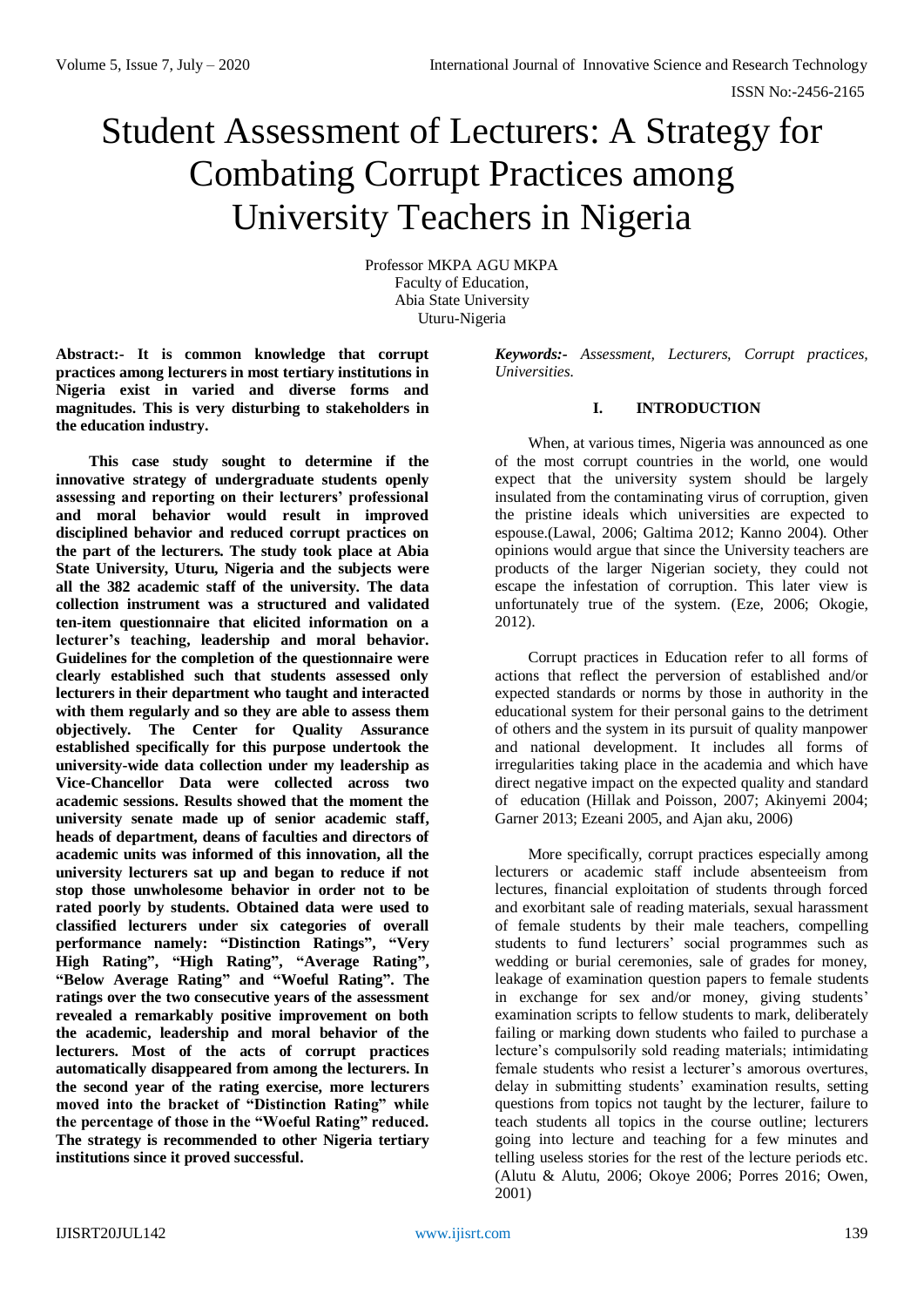The consequences of these and other corrupt practices on our educational system are terrible. They include: inability of Nigerian graduates to compete effectively with their foreign counterparts at international levels, difficulty for Nigerian graduates to secure admissions into post graduate programmes abroad (Douglas & Chinyere 2017), loss of public confidence in the ability of Nigerian graduates to deliver reasonable goods and services in their fields of specialization-be they in medicine, engineering, law and other aspects of human endeavors. Pius, Ohawale and Kayde (2011) illustrate these instances of poor work output by reference to patients who die in the hands of poorly trained doctors, clients who lose their cases in court on account of poor professional handling by improperly trained lawyers, buildings and bridges that collapse on account of poor engineering capacity, insecurity challenges that continue to prevail even when supposedly trained security personnel are deployed, inability of our economists to find enduring solution to the nation's economic challenges, politicians who are unable to provide purposeful leadership in the country. These are result of corruption in the education system.

A pertinent question arises as to why the corrupt practices have been allowed to thrive for so long in our tertiary institutions. It is my opinion, as a former Vicechancellor that many chief executives lack the moral courage to address the issue frontally. They want to retain the friendship and support of as many academic staff as possible and so, they tend to gloss over those corrupt activities through which the staff generates extra funds. This is more likely so in situations where staff salaries are not paid by the governments as and when due. The academic staff would argue that when their salaries are owed for upward of two, three or more months, how would they survive if not to shift the burden to their students?

While this argument sounds logically reasonable, the idea is morally objectionable, atrocious, abominable and disgusting, to say the least. Furthermore, many lecturers, believing that they are "untouchables" and that they have the students' academic destinies in their hands think that nobody can challenge them in their corrupt practices. This should be regarded as a stillborn idea because any institution's chief executive must not tolerate this magnitude of professional rascality. Of course, every administrative head should know that duties can be delegated but responsibility cannot. This simply means that every Vice-Chancellor must be held responsible for the failure of staff under him/her just as he/she takes credit for the achievements of his staff. Heads of institutions should therefore not gloss over acts of professional misconduct of their staff otherwise they would be seen as incompetent, irresponsible and indeed unfit for the job of institutional leadership.

Given the entrenched culture of corrupt practices in the Nigerian university system and my resolve to make a significant and enduring difference in Abia State University, Uturu, Nigeria, it was a great challenge about how to strike a comfortable balance between retaining the

confidence, support and professional interest of the lecturers on the one hand, and achieving a completely corruption- free academic environment. The university senate – the highest administrative and policy making organ of the university on matters of teaching and learning, was a key structure to be convinced about the strategy which I believed was going to be effective, which was getting students to assess their lecturers anonymously along the criteria for teacher effectiveness, and decent professional conduct. The result of the assessment was to be published so that each teacher/lecturer gets to know what students think about him/her. The best performing lecturers were to be celebrated in public while the poorly rated ones were to undergo planned counseling sessions for remediation.

# *The Problem*

The problem which this study sought to address, put in a question form was: will the strategy of students assessment of their lecturers actually lead to a reduction, if not complete eradication of corrupt practices among the lecturers? Put differently: if students are given the opportunity to assess and comment on the professional conduct, attitude to work and general disposition of their learners, they, doing so anonymously and their verdict on the lecturers are published for the university community to see, will it result in a reduction of corrupt practices among the lecturers more so if the consequences of any poor rating will be detrimental to the career of the lecturer?

# *Research Question*

The study was guided by one research question, namely: "To what extent will the strategy of student assessment of their lecturers produce a positive change in the academic, professional and moral conduct of the lecturers in Abia State University, Uturu, Nigeria?"

## **II. METHODOLOGY**

The design of this is a case study. A case study is an in-depth study/investigation of a relatively small group or unit with a view to examining thoroughly all aspect of the group or unit. In this case, our small group or unit is only one university in the south-east of Nigeria, called Abia State University, Uturu. The university, founded in 1981 had a total of nine academic facilities and several departments. There were 382 Academic staff/lecturers and about 20,000 students in the various faculties and departments at the time of the study.

## *Instrument*

The data collection instrument was a 10-item structured questionnaire which had 3 sections. The first section was for the personal data of the respondent which solicited information on the department and faculty of the student, name of lecturer being assessed and date. The student's name was not required because we believed that anonymity would allow the student the freedom and confidence to express his/her candid opinion about a lecturer without fear of victimization by the lecturer being assessed. The second section of the instrument sought the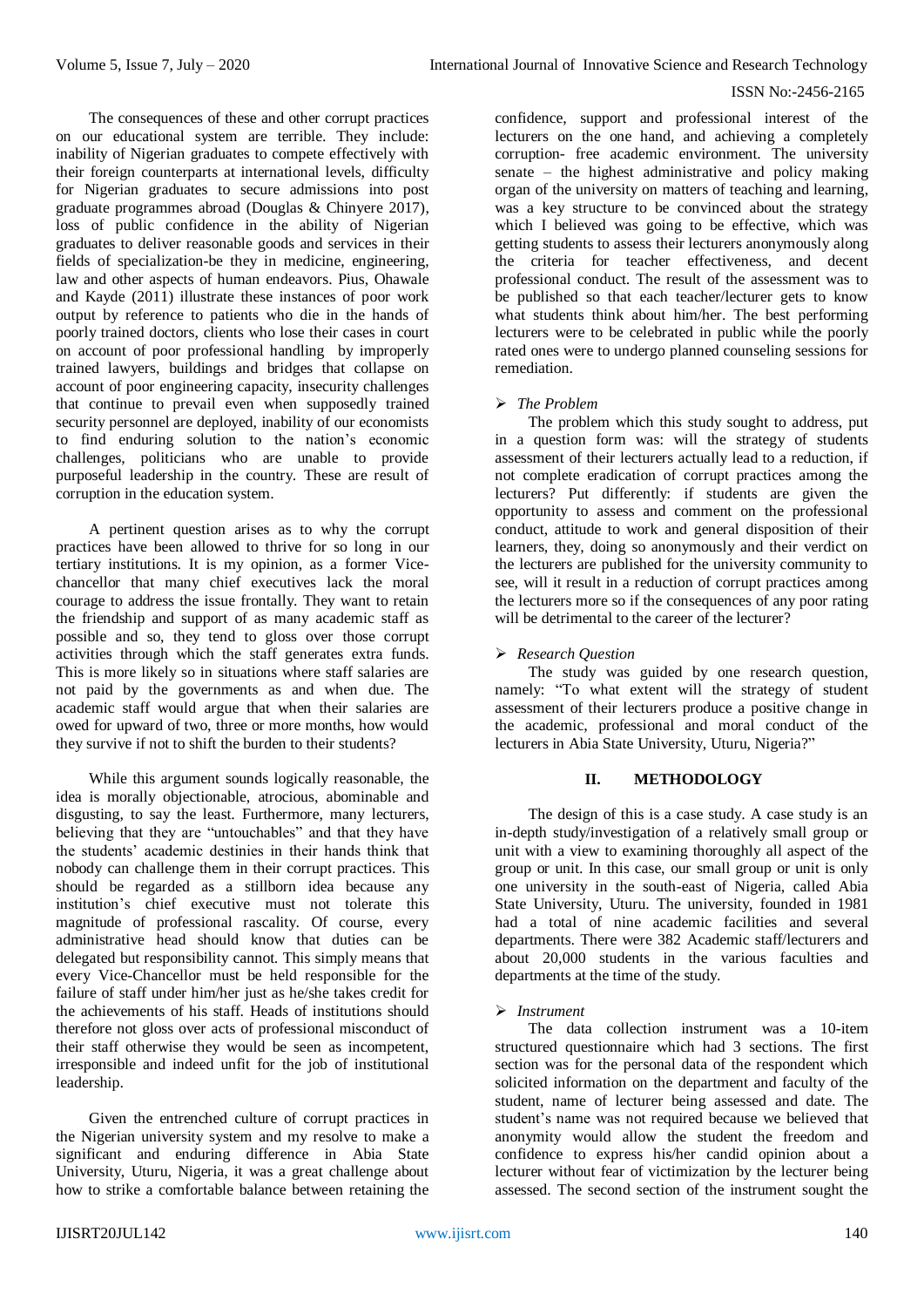student's opinion on the professional competence of the lecturer being assessed in terms of ability to assist and guide students in knowledge discovery; and in classroom leadership. The third section elicited information on the lecturer's integrity, moral conduct in relation to the students and the extent to which he/she is involved in the corrupt practices listed above. The first five questions were on the lecturer's professional competence and the next five on integrity.

The last section of the instrument allowed the students an open-ended opportunity to express their general opinion on the lecturer's total personality – strengths, weaknesses.

Students responded to each of the questionnaire items on a four point-scale of Strongly Agree – (4 points) Agree (3 points) Disagree (2 points) and Strongly Disagree (1 point). By this scale, the maximum points a lecturer could score was 40 while the minimum was 10. In order to situate the lectures into appropriate classes of proficiency, we agreed thus:

```
38 – 40 Points = Distinction Rating (DR)
35 – 37 Points = Very High Rating (VHR)
30 – 34 Points = High Rating (HR)
25 – 29 Points = Average Rating (AR)
20 – 24 Points = Below Average Rating (BAR)
10 – 19 Points = Woeful Rating (WR)
```
The instrument was developed by a team of specialists in measurement and evaluation, and sociological foundations of education. It was validated by senior academic colleagues in the Faculty of Education and across some departments in the university. In the end, the instrument was certified to be valid for the purpose it was meant to serve. The test rested approach was used to establish the reliability of the instrument as it was administered to twenty students in a different university and they were to rate/assess any lecturer of their choice twice within an interval of 3 weeks. When the two sets of ratings were analyzed, The Pearson Product Moment Correlation Coefficient index of 0.88 was obtained, which figure was considered high enough for our purpose.

## *Guidelines for Student Assessment:*

In order to guarantee objectivity of the assessment procedure, we established the following guidelines:

- Students must assess only the lecturers in their departments who have taught them for up to a semester. This is to ensure that the students were very familiar with the lecturer and would not be guessing about any response on him/her. No student was allowed to assess any lecturer who had not taught him or her at all.
- All students were encouraged to assess all the academic staff that had taught them in the course of the semester or in previous semesters. Heads of Department were encouraged to mobilize their students to undertake the assessment exercise.
- The need for objectivity was stressed among the students prior to the assessment exercise. Students were

requested to be as objective as possible since the result of the exercise was going to serve the needs and interests of the students.

- Lecturers were not permitted to enter the hall or classroom while the student assessment was in progress. This was meant to avoid any undue influence on the students. The data were thus collected by the staff of the Center for Quality Assurance of the university.
- As observed above, anonymity was key to the success of the exercise. As a result, students were not to write their names or matriculation numbers on the questionnaire. With this proviso, students felt glad to express themselves as freely and confidently as possible without fear or inhibition.

## *Assumptions*

The study was predicted on some basic assumptions:

- Students wear the shoes; they know where they pinch. They are in the best position to narrate how their lecturers behave in and out of the classroom – professionally and regarding moral integrity. The lecturers can hardly testify negatively against themselves. As a result, the students' testimony about lecturers is more likely to be more credible than that of the lecturers.
- If lecturers know:
- $\checkmark$  that they are going to be assessed by the students anonymously (and they cannot know what each student said/rated about them);
- $\checkmark$  that the report of the students' assessment would be made public; and
- $\checkmark$  that the report may determine their career prospects, popularity and relationship with the university authorities, they are likely to minimize if not completely stop their acts of professional misconduct. They would not risk the attendant stigmatization. If found "guilty" by the students' assessment.

## *Data Collection.*

The Director, Centre for Quality Assurance of the University put out announcements on dates for visiting each faculty and its departments for the purpose of data collection. Heads of Departments ensured that as many students as possible were available to complete the questionnaire. The students were served copies of the questionnaire in their classrooms/halls and they were allowed ample time to complete their responses after which the questionnaire was retrieved. When all the students had completed the questionnaire, the Center for Quality Assurance conducted the data analysis using percentages.

The data were collected over two academic sessions. Each year, the students conducted the assessment and data were collected and analyzed. The data collected over the two years were analyzed and compared to see if there was an improvement in the professional conduct and integrity of the academic staff of the university. In other words, the data were to reveal whether the strategy of student assessment of their lecturers led to a reduction in the magnitude or incidence of corrupt practices in the institution.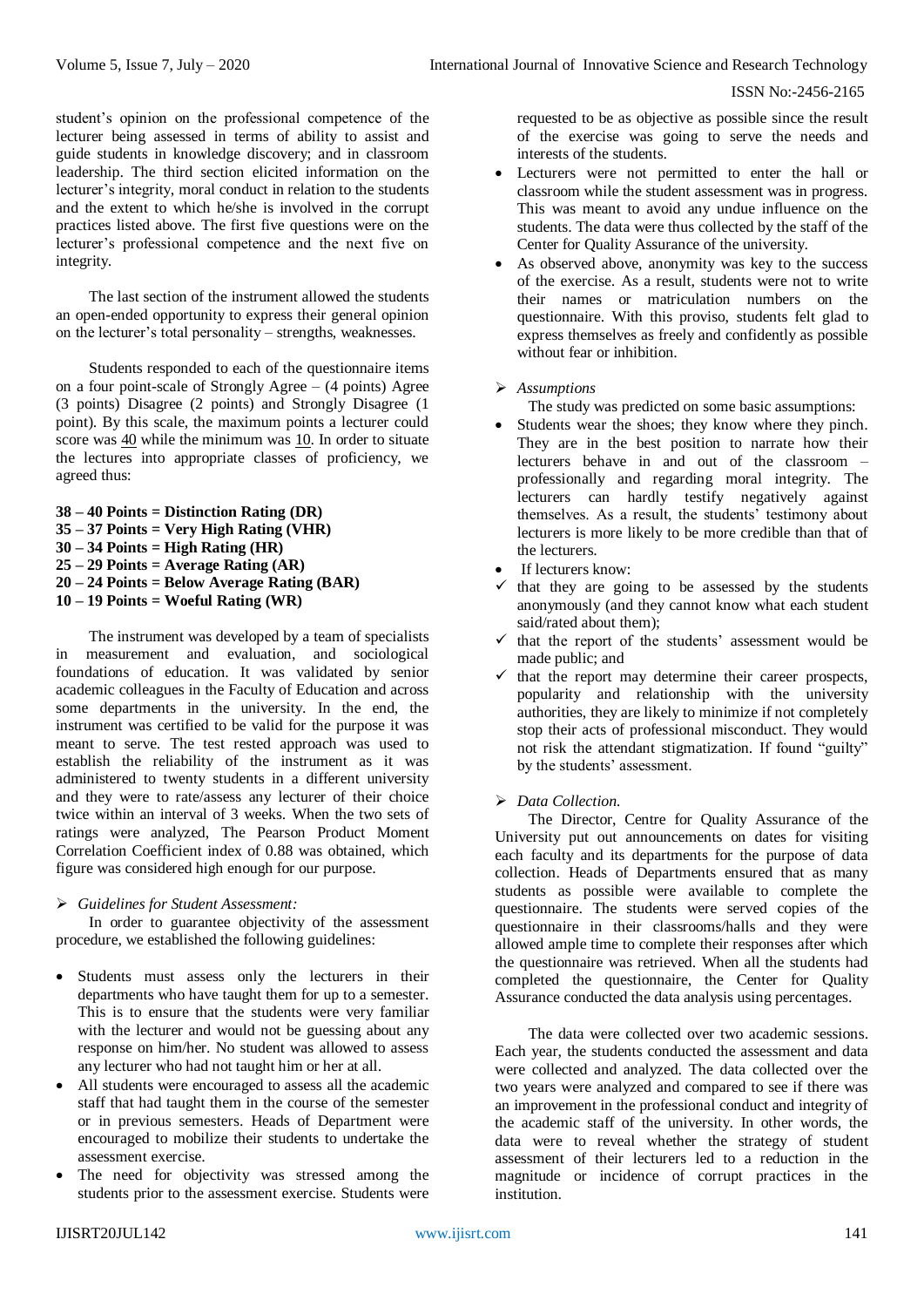#### **III. RESULTS**

#### *Research Question:*

To what extent will the strategy of students assessing their lecturers reduce the incidence of corrupt practices among lecturers in Abia State University?

#### *The Results of Student Assessment*

The Center for Quality Assurance conducted and supervised the student assessment exercise over two consecutive years (2007/2008 and 2008/2009)

The analysis of the responses to the questionnaire is presented below as reported by the Director of the Centre. (Onwuka, 2010 in Mkpa 2010)

| <b>Faculty</b>         | DR           | <b>VHR</b>     | <b>HR</b>     | <b>AR</b>     | <b>BAR</b>   | <b>WR</b>   | NO. of           |
|------------------------|--------------|----------------|---------------|---------------|--------------|-------------|------------------|
|                        |              |                |               |               |              |             | <b>Lecturers</b> |
| <b>Business</b>        | $2(5.71\%)$  | $8(22.86\%)$   | $21(60\%)$    | $1(2.86\%)$   | $2(5.71\%)$  | $1(2.86\%)$ | 35               |
| <b>Basic Med. Sc</b>   | $3(30\%)$    | Nil            | $6(60\%)$     | Nil           | $1(10\%)$    | Nil         | 10               |
| <b>Education</b>       | $3(8.11\%)$  | 13(35.13%)     | $14(37.84\%)$ | $4(10.81\%)$  | $3(8.11\%)$  | <b>Nil</b>  | 37               |
| <b>Environmental</b>   | $4(5.56\%)$  | $25(34.72\%)$  | $22(30.56\%)$ | $10(13.89\%)$ | $6(8.33\%)$  | $5(6.94\%)$ | 72               |
| Law                    | $2(7.69\%)$  | $11(42.31\%)$  | $9(34.62\%)$  | $2(7.69\%)$   | $2(7.69\%)$  | Nil         | 26               |
| <b>MJC</b>             | 7(7.37%)     | $19(20.00\%)$  | $38(40.00\%)$ | $24(25.26\%)$ | 7(7.37%)     | Nil         | 95               |
| Agric                  | 5(16.67%)    | $13(43.33\%)$  | $10(33.33\%)$ | $2(6.67\%)$   | <b>Nil</b>   | <b>Nil</b>  | 30               |
| <b>Physical/Bio</b>    | $6(10.35\%)$ | $18(31.04\%)$  | 24(41.388%)   | $6(10.34\%)$  | 3(5.17%)     | $1(1.72\%)$ | 58               |
| <b>Health Sciences</b> | $1(5.26\%)$  | $8(42.11\%)$   | 6(31.58%)     | 3(15.79%)     | $1(5.26\%)$  | <b>Nil</b>  | 19               |
| <b>Total</b>           | $33(8.64\%)$ | $115(30.10\%)$ | 150(39.27%)   | $52(13.62\%)$ | $25(6.54\%)$ | $7(1.83\%)$ | 382              |

Table 1:- Number and Percentage of Lecturers with Various Ratings by Student Assessment in 2007/2008

The exercise was repeated in the 2008/2009 academic session and the summary of the outcomes is presented below: Table 2:- Number and Percentage of Lecturers with Various Ratings by Student Assessment in 2008/2009

A comparison of the performance of the lecturers in the two academic sessions is presented in table 3 below.

| Faculty               | DR            | <b>VHR</b>    | <b>HR</b>     | AR            | <b>BAR</b>  | <b>WR</b>   | <b>Total</b> |
|-----------------------|---------------|---------------|---------------|---------------|-------------|-------------|--------------|
| <b>Business</b>       | Nil           | 10(31.25%)    | $15(46.88\%)$ | 7(21.87%)     | <b>Nil</b>  | <b>Nil</b>  | 32           |
| <b>Basic Med. Sc</b>  | $1(9.09\%)$   | 3(27.27%)     | $4(36.37\%)$  | 3(27.27%)     | <b>Nil</b>  | <b>Nil</b>  | 11           |
| <b>Education</b>      | 5(14.29%)     | $7(20.00\%)$  | $18(51.43\%)$ | $2(5.71\%)$   | $1(2.86\%)$ | $2(5.71\%)$ | 35           |
| <b>Environmental</b>  | $5(8.33\%)$   | $26(43.33\%)$ | 16(26.67%)    | $11(18.33\%)$ | 1(1.67%)    | 1(1.67%)    | 60           |
| Law                   | 3(14.29%)     | $2(9.52\%)$   | $13(61.91\%)$ | $2(9.52\%)$   | $1(4.6\%)$  | <b>Nil</b>  | 21           |
| <b>MJCEFHSS</b>       | $11(12.09\%)$ | $21(23.08\%)$ | $36(39.56\%)$ | $18(19.78\%)$ | $5(5.49\%)$ | <b>Nil</b>  | 91           |
| <b>Agriculture</b>    | $3(12.00\%)$  | $12(48.00\%)$ | $7(28.00\%)$  | $3(12.00\%)$  | <b>Nil</b>  | <b>Nil</b>  | 25           |
| <b>Physical / Bio</b> | $5(9.09\%)$   | 15(27.27%)    | $19(34.55\%)$ | 15(27.27%)    | $1(1.82\%)$ | <b>Nil</b>  | 25           |
| <b>Health Sc.</b>     | $2(13.33\%)$  | 7(46.67%)     | 4(26.67%)     | $2(13.33\%)$  | <b>Nil</b>  | <b>Nil</b>  | 15           |
| <b>Clinical Med.</b>  | $11(47.83\%)$ | 8(34.78%)     | $3(13.04\%)$  | $1(4.35\%)$   | <b>Nil</b>  | <b>Nil</b>  | 23           |
| <b>Total</b>          | $46(12.04\%)$ | 111(29.77%)   | 135(35.79%)   | 64(16.73%)    | 9(2.67%)    | $3(1.00\%)$ | 368          |

*No of Lecturers in Percentage*

| Rating               | 2007/2008 | 2008/2009 |
|----------------------|-----------|-----------|
| <b>Distinction</b>   | 8.64      | 12.04     |
| <b>Very High</b>     | 30.10     | 29.77     |
| High                 | 39.27     | 35.79     |
| Average              | 13.62     | 18.73     |
| <b>Below Average</b> | 6.54      | 2.67      |
| Woeful               | 1.83      | 1.00      |
| <b>Total</b>         | 100.00    | 100.00    |

Table 3:- Comparative Performance of Lecturers in the 2007/2008 and 2008/2009 sessions' Assessment in Percentage.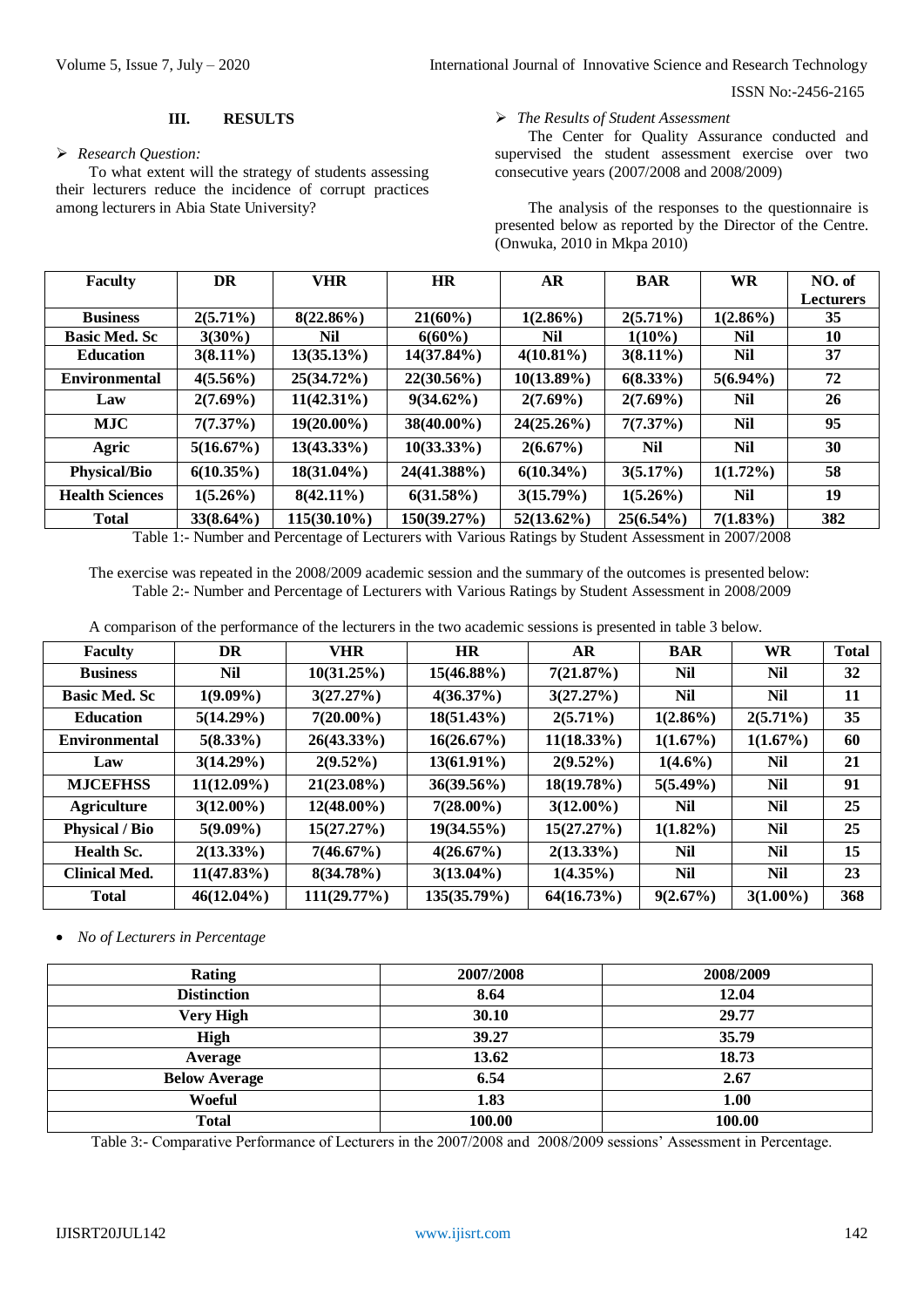A careful examination of the figure in table 3 reveals that in the 2008/2009 academic session, there was an increase in the percentage of staff that belonged to Distinction Rating category from 8.64% to 12.04%, and a decrease in the percentage of woeful rating from 1.83 to 1.00. This simply implies that more lectures become more conscious of their professional mandate, related better and more responsibly with students, and demonstrated greater integrity than in the previous academic session. There was also a significant improvement (reduction) in the percentage of staff who belonged to the "Below Average". Whereas in the previous academic session 6.54% had "Below Average rating, the following year, this figure was reduced to 2.67%. The strategy can therefore be said to have succeeded in reducing the rate of corrupt practices among the lecturers.

## *Consolidating the Gains of the Strategy*

In order to encourage more lecturers to steer away from those corrupt practices, we decided to apply the strategy of positive reinforcement. All those who emerged in the category of "Distinction Rating" were publicly celebrated. They received the Vice-Chancellor's award presented as plaques of excellence in a colourful ceremony witnessed by all staff and students of the university. The idea was to make as many lecturers as possible strive to win the prize in the subsequent rating exercise. For the lecturers to succeed in this, they would have to stop completely all those acts of professional irresponsibility since the students were to be frank in assessing them in the next assess. Furthermore, those with "Distinction Rating" and "Very High Rating" were to enjoy priority consideration in the appointment of Deans of Faculties and Heads of Departments as well as other important appointment in the university.

Those staff with "Below Average" and "Woeful Rating" – the worst in the rating scale, were reprimanded and they entered into an undertaking with the university to improve on their behavior or risk their continued membership of staff of the university. They were referred to the university counseling center for some remediation therapy.

The effect of this could be seen in the fact that the students felt liberated from the erstwhile near suffocating stranglehold of many of the lecturers. For fear of being graded poorly by students, the staff/lecturers began to demonstrate better and improved work ethics. They became more punctual and regular to classes, respected and interacted more responsibly with the students, taught their lectures more diligently and related more cordially with the students.

#### **IV. DISCUSSION**

The result has shown that the strategy of lecturers being anonymously assessed by their students was very effective in stemming the tide of corrupt practices among teachers in Abia Sate University Uturu. It is reasonable to generalize this finding to all other tertiary institutions in Nigeria for the following reasons: In the first place, both staff and students in Nigerian tertiary institutions are drawn from one or similar socio-cultural pool. The economy of Nigeria is similar across the geo-political zones. Salary payments to lecturers are similar in frequency, quantity and quality. The Federal and State Universities share a lot in common in terms of quality of manpower, salary structure and modalities for payment. Private Universities are somewhat different in that they are not under the same kind of management as the state and federal institutions.

Secondly, the concept of academic freedom which the state and federal universities clamor for appears to encourage them to do whole lot of unethical things rather unchallenged even by the institution's authorities. When this idea is stretched beyond reasonable limits, the result is the kind of rot/high incidence of corrupt practices that prevails in our universities.

Thirdly, the trade unions in tertiary institutions - the Academic Staff Union of Universities, Non Academic Staff Unions, Senior Staff Association of Nigerian Universities, and National Association of Technical Teachers often tend to adopt a defensive posture in favour of their colleagues, even when such colleagues commit professional misconducts. The more powerful the trade unions, the more they tend to intimidate the leadership of the institutions because no leader wishes to be threatened with the most formidable weapon of the trade unions which is a strike action. The result is that many heads of tertiary institutions hesitate to go tough with erring academic staff. This fact explains even if only in part, why the private tertiary institutions ban trade unions as a matter of policy.

The section of the instrument that allowed students the opportunity to comment freely on their general impression of the lecturer was very revealing. Students were very blunt in detailing what each lecturer was in the habit of doing – good or bad. They illustrated specific instances of acts of professional irresponsibility and even went on to recommend lecturers they wanted to be sacked from the university. Such information was very useful to the management of the university and the university counseling centre in handling the lecturers. These were largely those lecturers that received "Woeful" and "Below Average Rating". The information resulting from the assessment also helped and guided the university management in deciding on whom to appoint to head the departments and directorates.